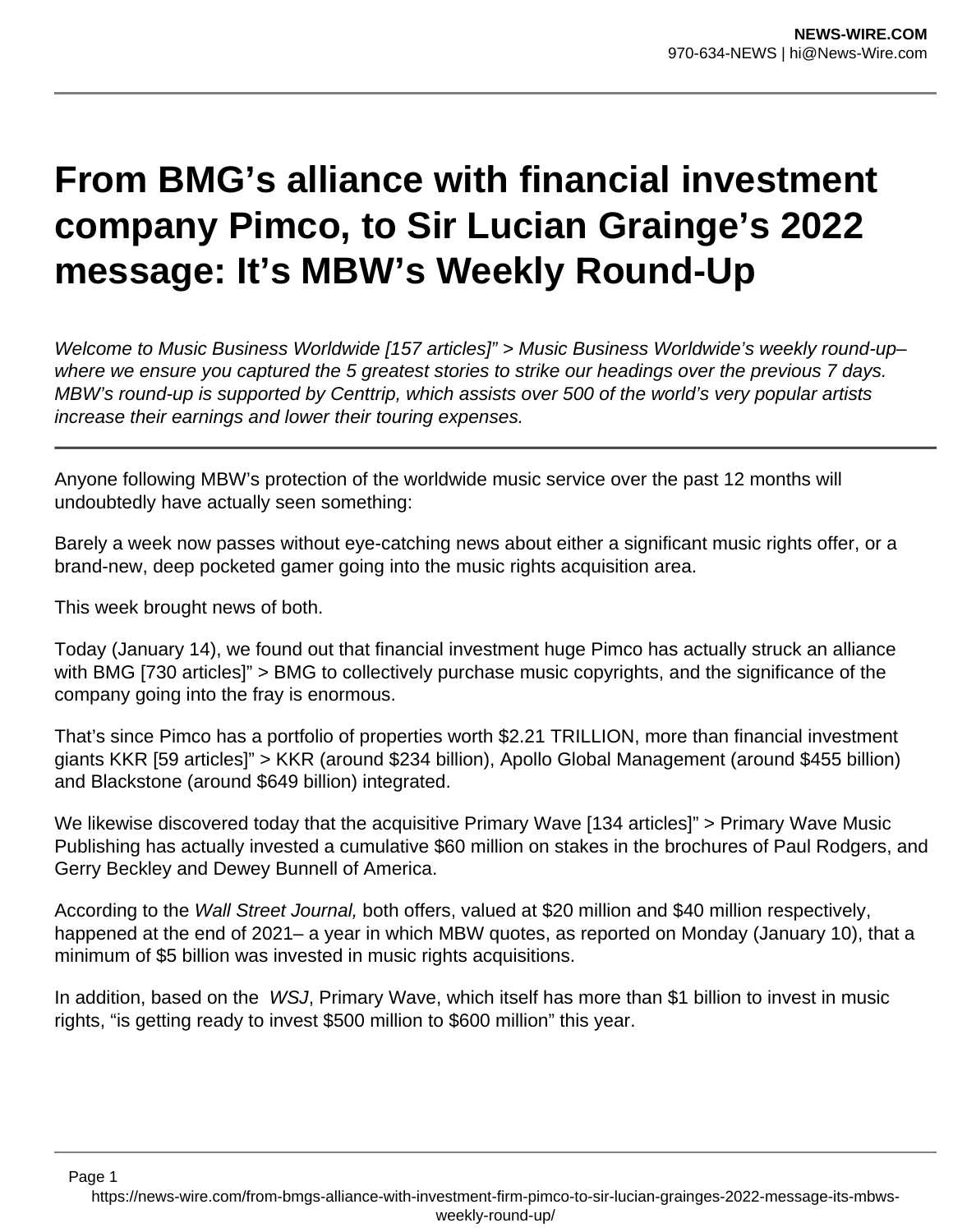Elsewhere today, Warner Music Group [1,920 articles]" > Warner Music Group got popular African music supplier Africori, while Universal Music Group [2,528 articles]" > Universal Music Group Chairman and CEO Sir Lucian Grainge [411 articles]" > Sir Lucian Grainge sent out a memo to UMG's labor force to mark the brand-new year.

Here's what occurred over the previous 7 days …

**Photo credit: Giorgio Trovato**

1) AT LEAST \$5 BILLION WAS SPENT ON MUSIC RIGHTS ACQUISITIONS IN2021 COULD 2022 BE EVEN BIGGER?

The music rights market was on fire in 2021.

MBW price quotes– based upon validated rates and details from market sources– that a minimum of \$5.05 billion was invested in brochure and music rights acquisitions throughout the 60- plus big-money offers we reported on throughout in 2015.

That figure consists of offers for specific brochures offered by artists and songwriters, plus acquisitions of music rights portfolios (consisting of those owned by active labels/publishers) by business from other business …

**2) PIMCO, ONE OF THE WORLD'S BIGGEST INVESTMENT FIRMS, TURNS ITS ATTENTION TO MUSIC RIGHTS**

Towards completion of in 2015, MBW ran the now-infamous heading: Here Come The Giants. It remained in referral to 3 heavy players from the financial investment neighborhood– Blackstone, Apollo Global Management, and KKR– choosing to cumulatively funnel billions of dollars into music rights acquisition.

Today (January 14), we discover that another imposing name from the financing world– Pimco– is likewise getting in the fray.

The Financial Times reports that Pimco has actually struck an alliance with BMG to collectively obtain tune copyrights …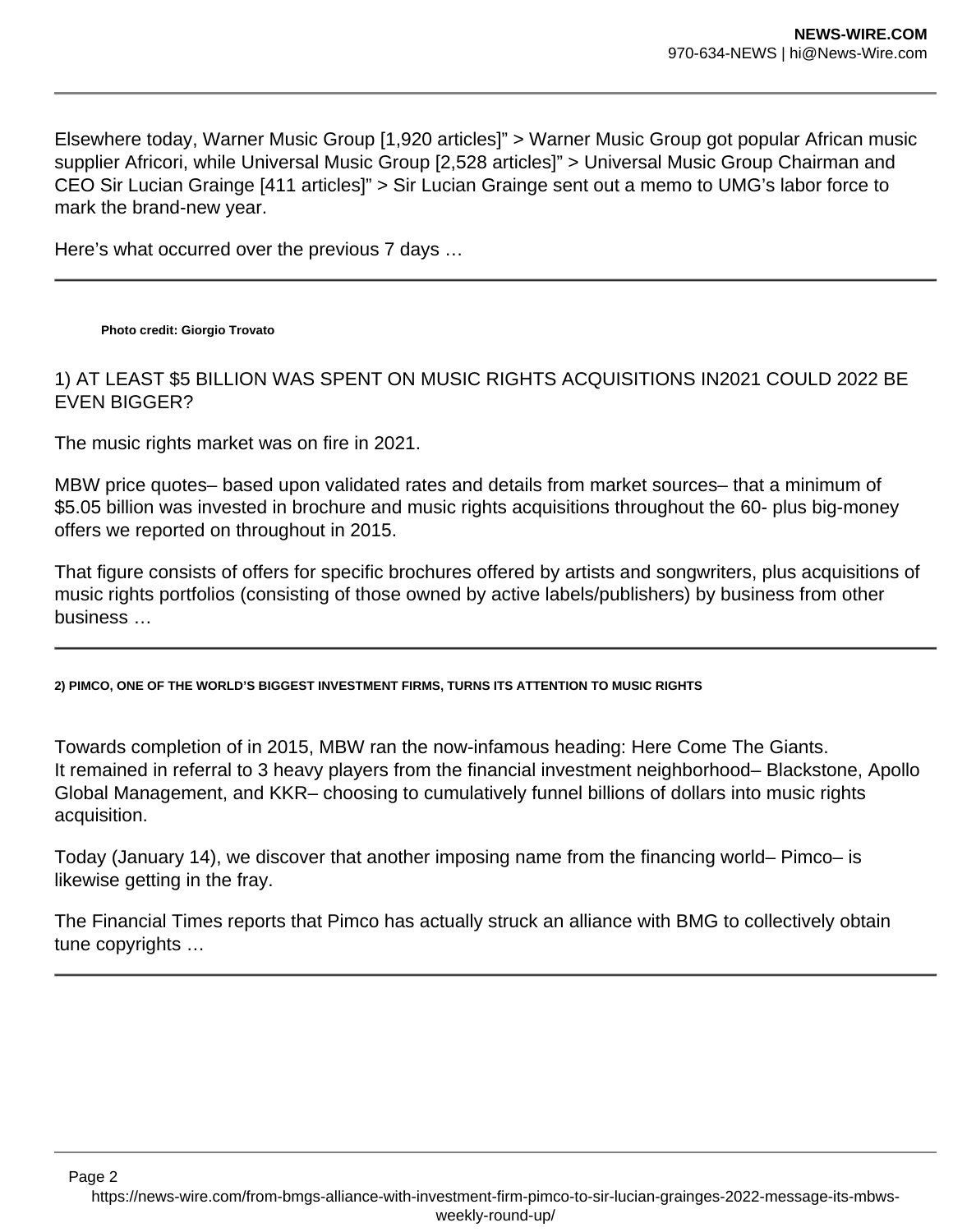## **3) WARNER ACQUIRES AFRICA-BASED MUSIC DISTRIBUTOR AFRICORI**

Warner Music Group (WMG) has actually obtained a bulk stake in Africori, a popular African music circulation, music rights management and artist advancement business.

With workplaces in Johannesburg, London and Lagos, Africori presently services 7,000 artists and 850 customers and reports that in 2021, its artists created numerous countless audio streams and billions of YouTube [1,229 articles]" > YouTube views. The business likewise reports to have actually taped strong profits development throughout all significant DSPs.

WMG states that Africori will continue to run as an independent business, with existing CEO, Yoel Kenan, staying in his post …

## **4) PRIMARY WAVE SPENDS \$60 M ON STAKES IN PAUL RODGERS AND AMERICA CATALOGS**

Primary Wave Music has actually just recently struck 2 brand-new brochure offers for a combined \$60 million.

Firstly, the company has actually invested \$20 million on a stake in Paul Rodgers' music publishing brochure totally free and Bad Company, along with his master recording earnings streams for both bands.

Secondly, Primary Wave has actually gotten Gerry Beckley's and Dewey Bunnell's rights in the America music brochure, in an offer worth \$40 million.

The worth of both acquisitions were reported by the Wall Street Journal, which, pointing out individuals near the offers, states that both occurred in 2021.

The WSJ likewise reports that Primary Wave, which has more than \$1 billion to invest in music rights, "is preparing to invest \$500 million to \$600 million" this year …

## **5) READ SIR LUCIAN GRAINGE'S 2022 MESSAGE TO UNIVERSAL MUSIC GROUP'S WORKFORCE**

Page 3

Universal Music Group Chairman and CEO Sir Lucian Grainge sent out an extensive memo to his business's personnel today to mark the brand-new year.